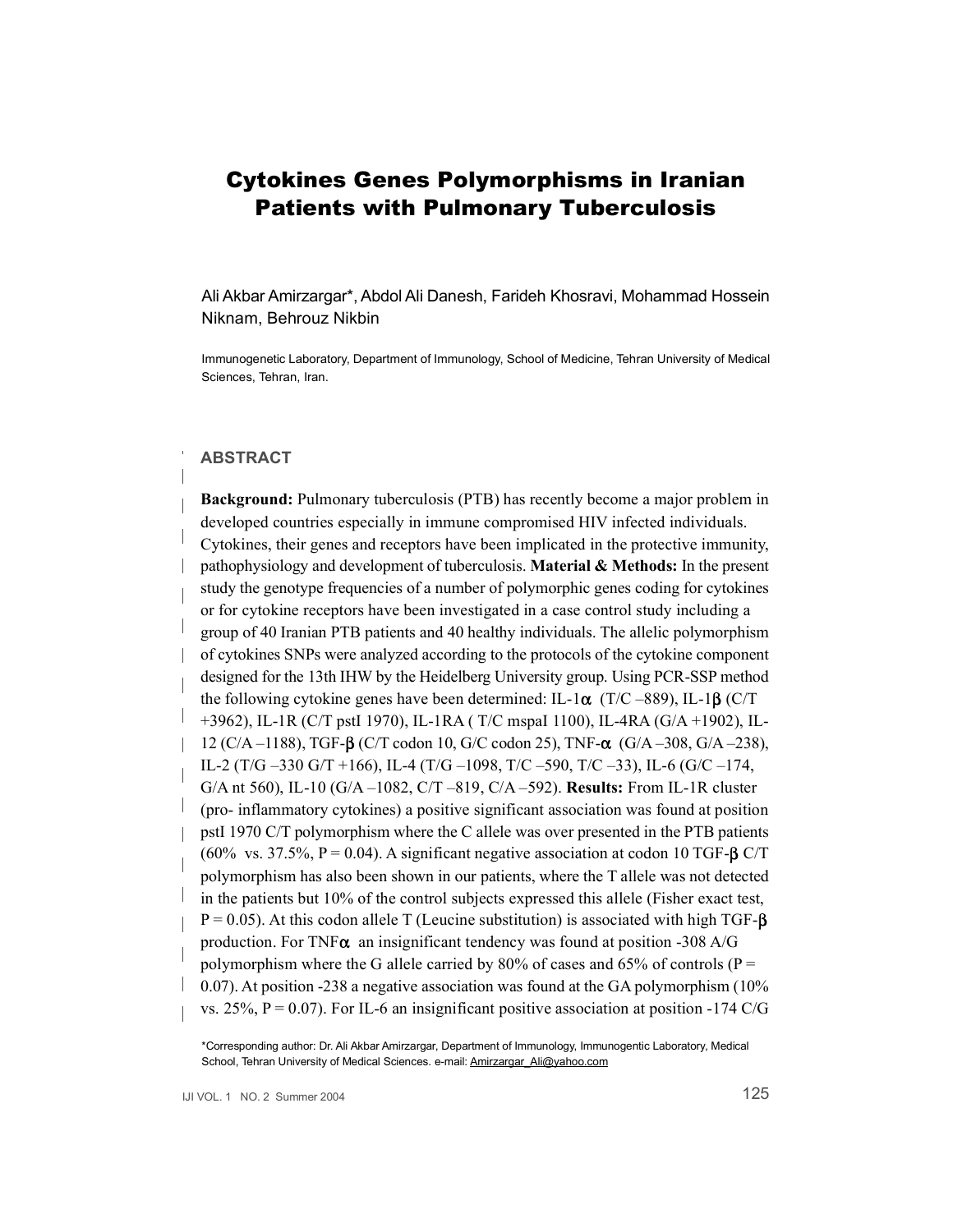#### Cytokine gene polymorphism in Pulmonary TB

polymorphism, G allele (57.5% vs. 37.5,  $P = 0.07$ ) was found. At the other cytokine genes no specific association were found. **Conclusion:** In conclusion it is suggested that C allele at position pstI 1970 of IL-1 cluster increases and T allele at codon 10 of TGF- $\beta$  decreases in PTB patients.

**Key words: Cytokine, PCR-SSP, Polymorphism, Tuberculosis**

# **INTRODUCTION**

A recent study by Hussain et al. using a diluted whole blood assay has shown that PTB patients significantly suppressed T cell derived IFN but had higher monocyte derived IL-6 and IL-10 production in response to culture filtrate proteins in comparison with endemic healthy controls (3). In a TNF-**ø** (-238 and -308) gene polymorphism analysis that was carried out by Selvaraj et al. in an Indian population, they suggested that TNF- $\alpha/\beta$  gene variants are not associated independently with susceptibility to PTB (4). Manderuelo et al. have investigated IFN- $\gamma$  and IL-10 gene polymorphism in an Spanish population, and have shown that homozygous AA individuals at position IFN- $\gamma$  (+874) had a 3.75 fold increased risk of developing tuberculosis, in contrast IL-10 polymorphism did not affect susceptibility to tuberculosis (5). Bellawy et al. have investigated IL-1 cluster gene in a group of Gambian PTB patients and suggested that susceptibility to tuberculosis in Gambian patients may be partly determined by a region in the IL-1 gene cluster on chromosome 2 (6). TGF- $\beta$  codon 10 polymorphism was investigated in 110 healthy control and 101 tuberculosis patients by Niimi et al. They did not find any significant differences between TGF- $\beta$  genotypes of healthy controls and tuberculosis patients (7). Polymorphism of the TNF-**ø** gene at -308 position has been investigated in a group of patients with infiltrative tuberculosis from Bashkorstan population of Russia, they found that the frequency of TNF2 allele in tuberculosis patients was significantly higher than that of controls ( $P = 0.001$ )(8). Dolores et al. investigated the relationship of the single base change polymorphic variants identified in the first intron of the IFN- $\gamma$  (+874) and in the promoter region of IL-10 gene (-1082 T/A) with cytokine production by peripheral blood mononuclear cells and tuberculosis susceptibility in Spanish population, they found that in individuals homozygous for the IFN- $\gamma$  (+874) A allele had a 3.75 fold increased risk of developing tuberculosis ( $P = 0.001$ ) (9). The frequencies of the functional polymorphisms at TNF-**ø** (-308) and IL-10 (-1082) genes were analyzed by ARMS-PCR in a group of Sicilian patients with chronic lung tuberculosis (CTB) by Letizia Scola et al. (10). They reported a reduction of -308 GG TNF homozygous individuals in CTB affected subject group. In the present study the genotype frequencies of a number of polymorphic genes coding for cytokines or for cytokine receptors have been investigated in a case control study including a group of 40 Iranian PTB patients and 40 healthy individuals.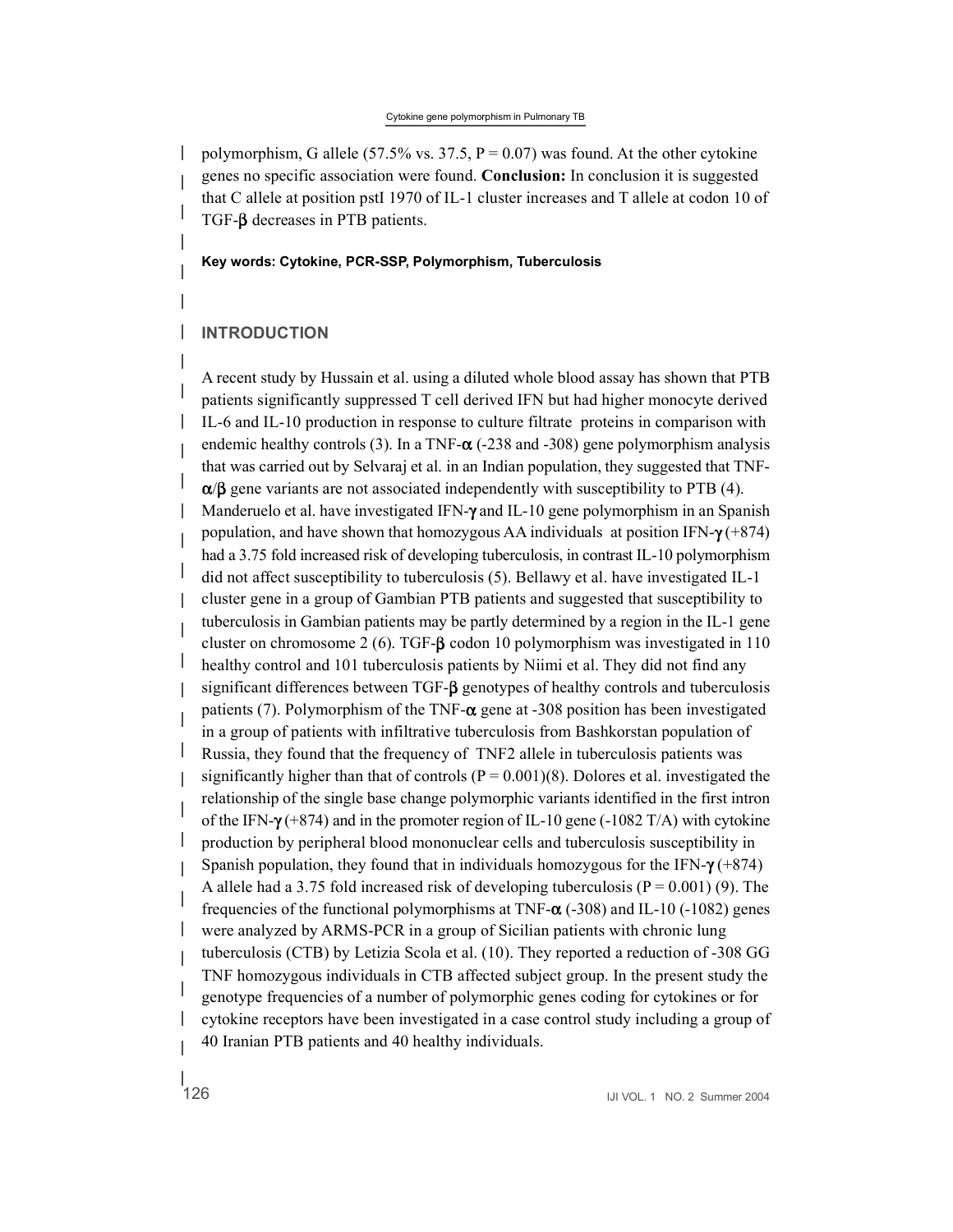#### Amirzargar A. et al.

# **METHODS**

Of 40 sputum positive PTB patients and 40 healthy blood donors, 5 ml whole blood was collected. Genomic DNA was extracted from the samples by a modified salting out method. The allelic polymorphism of cytokines SNPs was analyzed according to the protocols of the cytokine component designed for the 13th IHW by the Heidelberg University group. Using PCR-SSP method the fallowing cytokine genes have been determined, IL-1**ø** (T/C –889), IL-1**æ** (C/T +3962), IL-1R (C/T pstI 1970), IL-1RA ( T/C mspaI 1100), IL-4RA (G/A +1902), IL-12 (C/A –1188), TGF-**æ** (C/T codon 10, G/C codon 25), TNF-**ø** (G/A –308, G/A –238), IL-2 (T/G –330 G/T +166), IL-4 (T/G –1098, T/C –590, T/C –33), IL-6 (G/C –174, G/A nt 560), IL-10 (G/A –1082, C/T –819,  $C/A - 592$ ).

# **RESULTS**

Mean age of the patients was 45 15 years including 19 females and 21 males. No MDR positive cases were observed in the patient group. Genotype frequencies were calculated in PTB patients and control subjects, the results are shown in table 1. As it is shown, a positive significant association was found at position pstI 1970 C/T polymorphism of IL-1R gene where the C allele was over presented in the PTB patients (60% vs. 37.5%,  $P = 0.04$ ). A significant negative association at codon 10 of TGF- $\beta$  C/T polymorphism was also observed, where the T allele was not detected in the patients but 10% of the control subjects expressed this allele ( $P = 0.05$ ). For TNF $\alpha$  an insignificant tendency was found at position -308 A/G polymorphism where the G allele carried by 80% of cases and 65% of controls ( $P = 0.07$ ). At position -238 a negative association was found at the GA polymorphism (10% vs. 25%,  $P = 0.07$ ). For IL-6 an insignificant positive association at position –174 C/G polymorphism, G allele (57.5% vs. 37.5, P  $= 0.07$ ) was found. At the other cytokines genes loci no specific associations were found.

#### **DISCUSSION**

In IL-1 cluster (pro-inflammatory cytokines) a positive significant association was found at pstI 1970 C/T polymorphism where the C allele was over presented in the PTB patients (60% vs. 37.5%,  $P = 0.04$ ). An insignificant increase in the TT genotype of -880 T/C polymorphism at IL-1**ø** locus was observed (25% vs. 12.5%). A previous report in Gambian PTB patients has confirmed a positive association with IL-1 cluster genes and this is compatible with our data. A significant negative association at codon 10 of TGF-**æ** C/T polymorphism has also been shown in our patients, where the T allele was not detected in the patients but 10% of the control subjects had this allele (Fisher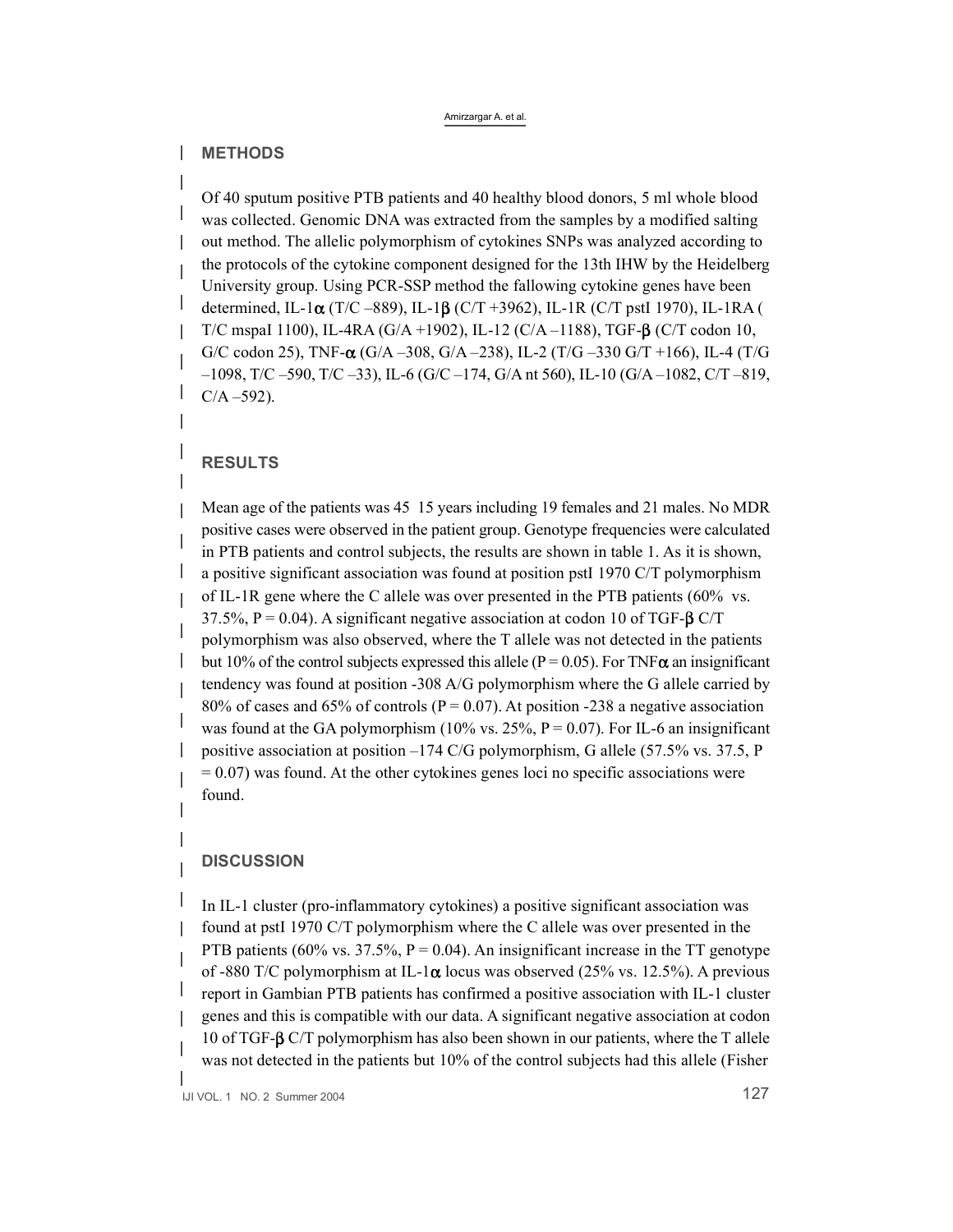## Cytokine gene polymorphism in Pulmonary TB

|               |            | .                            | <b>Pativille and nonlight controls.</b>      |                                                |                                 |
|---------------|------------|------------------------------|----------------------------------------------|------------------------------------------------|---------------------------------|
| Cytokines     | Position   | Genotype                     | PTB %                                        | $NP\%$                                         | P value                         |
| IL-1 $\alpha$ | $-889$     | CC<br>TC                     | 19(47.5%)<br>11(27.5%)                       | 19(47.5%)<br>14(35%)                           | $OR = 2.53$<br>$P = 0.15$       |
| IL-1 $\beta$  | $-511$     | TT*<br>CC<br>TC              | 10(25%)<br>$12(30\%)$<br>$17(42.5\%)$        | $5(12.5\%)$<br>9(22.5%)<br>$20(50\%)$          |                                 |
|               | $+3962$    | <b>TT</b><br>CC<br><b>CT</b> | 11(27.5%)<br>$17(42.5\%)$<br>22(55%)         | $8(20\%)$<br>14(35%)<br>23(57.5%)              |                                 |
| $IL-1R$       | PstI 1970  | TT<br>$CC^*$<br><b>CT</b>    | 2(5%)<br>$24(60\%)$<br>15(37%)               | 0<br>15(37.5%)<br>19(47.5%)                    | $OR = 2.5$<br>$P = 0.04$        |
| IL-1RA        | MspaI 1100 | <b>TT</b><br>CC<br>TC        | 2(5%)<br>$3(7.5\%)$<br>$12(30\%)$            | $3(7.5\%)$<br>$\theta$<br>$17(42.5\%)$         |                                 |
| IL-4RA        | $+1902$    | <b>TT</b><br>AA<br>GА        | 26(65%)<br>31(77.5%)<br>5(12.5%)             | 21(52.5%)<br>27(67.5%)<br>6(15%)               |                                 |
| $IL-12$       | $-1188$    | GG<br>AA<br>CA               | $4(10\%)$<br>26(65%)<br>$11(27.5\%)$         | $5(12.5\%)$<br>23(57.5%)<br>$12(30\%)$         |                                 |
| $TGF-\beta$   | Codon10    | CC<br>CC<br><b>CT</b>        | $3(7.5\%)$<br>15(37.5%)<br>26(65%)           | $3(7.5\%)$<br>$5(12.5\%)$<br>18(45%)           | Fisher exact<br>Test            |
|               | Codon25    | TT*<br>CC                    | $\theta$<br>2(5%)                            | $4(10\%)$<br>$1(2.5\%)$                        | $P = 0.05$                      |
| $TNF-\alpha$  | $-308$     | CG<br>GG<br>AA<br>GA         | 2(5%)<br>$36(90\%)$<br>$\theta$<br>$8(20\%)$ | 2(5%)<br>37(92.5%)<br>$1(2.5\%)$<br>$12(30\%)$ | $OR = 2.54$<br>$P = 0.07$       |
|               | $-238$     | $GG*$<br>AA<br>$GA*$         | $32(80\%)$<br>$\theta$<br>$4(10\%)$          | 26(65%)<br>0<br>10(25%)                        | $OR = 0.33$<br>$P = 0.07$       |
| $IL-2$        | $-330$     | GG<br>GG<br>GT               | $36(90\%)$<br>3(25%)<br>$16(40\%)$           | 28(70%)<br>2(5%)<br>17(42.5%)                  |                                 |
|               | $+160$     | <b>TT</b><br>GG<br>GT        | 15(37.5%)<br>22(55%)<br>$16(40\%)$           | $15(37>5\%)$<br>$20(50\%)$<br>18(45%)          |                                 |
| $IL-4$        | $-1098$    | <b>TT</b><br>GG<br>GТ        | $3(7.5\%)$<br>$\Omega$<br>22(55%)            | 0<br>0<br>$20(50\%)$                           |                                 |
|               | $-590$     | <b>TT</b><br>CC<br>TC        | 19(47.5%)<br>6(15%)<br>35(87.55)             | 18(45%)<br>$5(12.5\%)$<br>$32(80\%)$           |                                 |
|               | $-33$      | <b>TT</b><br>CC<br><b>CT</b> | $\theta$<br>22(55%)<br>18(45%)               | $^{(1)}$<br>22(55%)<br>$16(40\%)$              |                                 |
| $IL-6$        | $-174$     | <b>TT</b><br>CC<br>GC        | $\boldsymbol{0}$<br>$4(10\%)$<br>13(32.5%)   | $\mathbf{0}$<br>$3(7.5\%)$<br>$20(50\%)$       | $OR = 2,25$<br>$P = 0.07$       |
|               | nt565      | $GG*$<br>AA*<br>GA           | 23(57.5%)<br>$4(10\%)$<br>13(32.5%)          | 15(37.5%)<br>$3(7.5\%)$<br>20(50%)             | Fisher exact test<br>$P = 0.05$ |
| $IL-10$       | $-1082$    | AA<br>AA<br>GA               | 23(57.%)<br>7(17.5%)<br>31(77.5%)            | 15(37.5%)<br>$5(12.5\%)$<br>33(82.5%)          |                                 |
|               | $-819$     | GG<br><sub>CC</sub><br>СT    | 2(5%)<br>19(47.5%)<br>$20(50\%)$             | $\theta$<br>$20(50\%)$<br>18(45%)              |                                 |
|               | $-590$     | <b>TT</b><br>AA<br>CA        | 2(5%)<br>2(5%)<br>$20(50\%)$                 | 0<br>0<br>18(45%)                              |                                 |
|               |            | CC                           | 18(45%)                                      | $20(50\%)$                                     |                                 |

# **Table 1. Cytokine gene polymorphism in Iranian PTB patients and normal controls.**

128 IJI VOL. 1 NO. 2 Summer <sup>2004</sup>